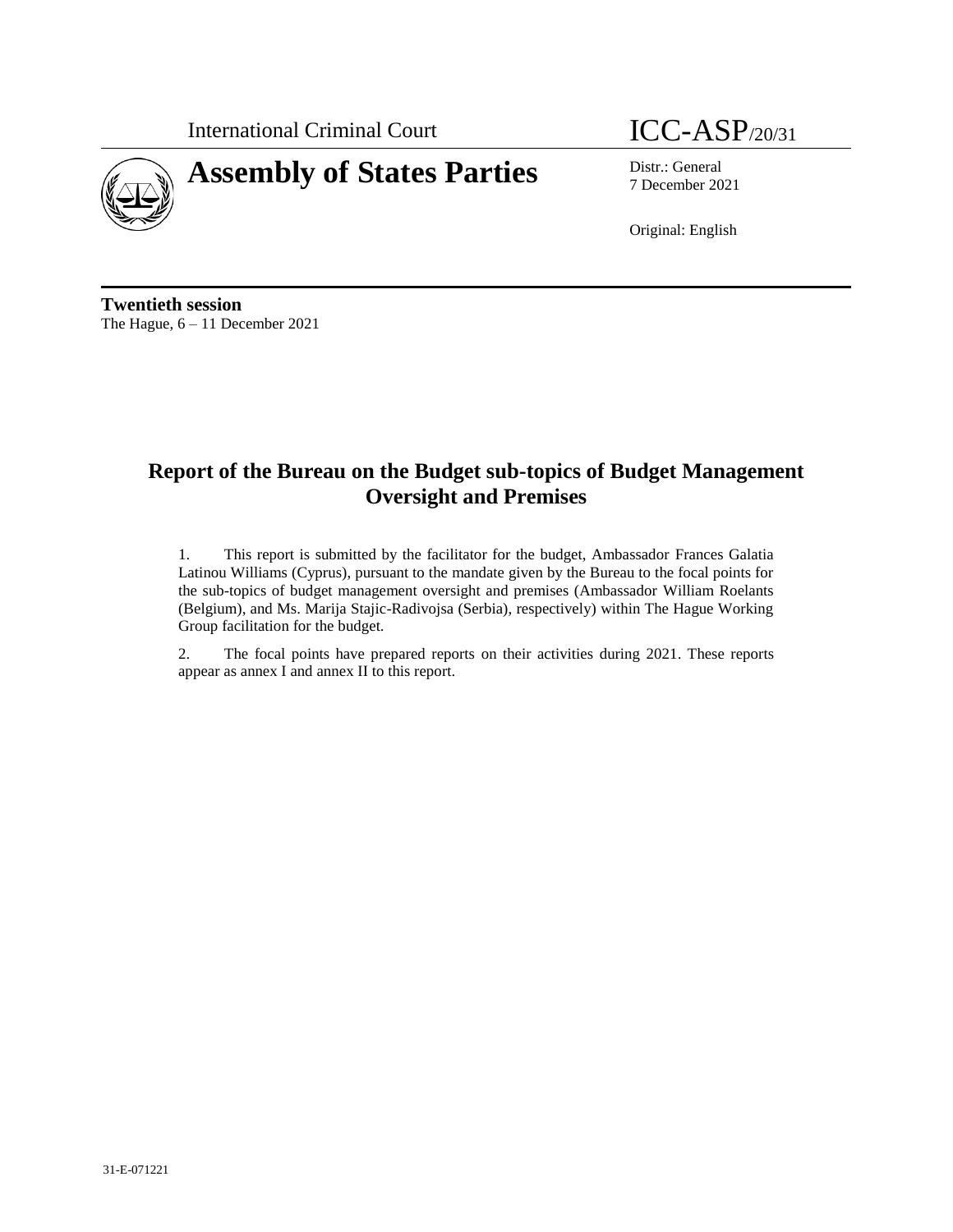# **Annex I**

# **Report of the focal point for the topic of Budget Management Oversight to the Assembly of States Parties**

# **A. Introduction**

1. The mandate for budget management oversight in 2021 is derived from the budget resolution adopted at the nineteenth session of the Assembly of States Parties.<sup>1</sup> On 18 February 2021 the Bureau approved the allocation of budget management oversight to The Hague Working Group as a sub-topic of the budget facilitation. On 31 May 2021, the Bureau appointed Ambassador William Roelants de Stappers (Belgium) as focal point for the topic of budget management oversight.

# **B. Meetings and discussions**

2. Five meetings were held on the topic of budget management oversight on 14 July, 4 and 26 October, and 8 and 17 November 2021,with States Parties and the Court. The meetings were held by remote-link due to the restrictions imposed by COVID-19.

3. Participants in the meeting have included representatives of various oversight bodies and relevant offices: the Chair of the Committee on Budget and Finance, Ambassador Werner Druml, the Chair of the Audit Committee, Ms. Margaret Wambui Ngugi Shava, the Vice-Chair of the Audit Committee, Mr. Aiman Ibrahim Hija, the Director of the Office of Internal Audit, Ms. Florence Bole, and the head of the Independent Oversight Mechanism (IOM,) Mr. Saklaine Hedaraly.

4. The meetings provided an opportunity for States Parties to continue their consideration of various matters related to the topic of budget management oversight.

5. The discussion of the Independent Expert Review (IER) recommendations allocated to Budget Management Oversight by the Comprehensive action plan of the Review Mechanism have been reflected in a separate report submitted to the Bureau of the Assembly on 8 November 2021.

# **1. Evaluation of the oversight bodies**

6. In accordance with resolution ICC-ASP/19/Res.1, section I, para. 3, the BMO had an Assembly mandate to consider the report of the External Auditor on International Criminal Court Governance Oversight. 2

7. As indicated in the BMO report on IER related recommendations, given that there were two important exercises, the Review Mechanism and the BMO one, it was stated that the BMO discussion could however complement the Review Mechanism process. When the recommendations by the External Auditor are in line with the recommendations of the IER, the External Auditor's recommendations would serve as input to the assessment discussion by the Review Mechanism. It was up to States Parties to determine what value they placed on the recommendations by the External Auditor.

# **2. Consideration of the report of the Audit Committee on the work of its thirteenth and fourteenth sessions**

8. The Chair of the Audit Committee, Ms. Margaret Wambui Ngugi Shava, gave a presentation on the reports of the Audit Committee on the work of its thirteenth and fourteenth

<sup>1</sup> ICC-ASP/19/Res.1, Sections I and J.

<sup>2</sup> ICC-ASP/20/6 and Add.1.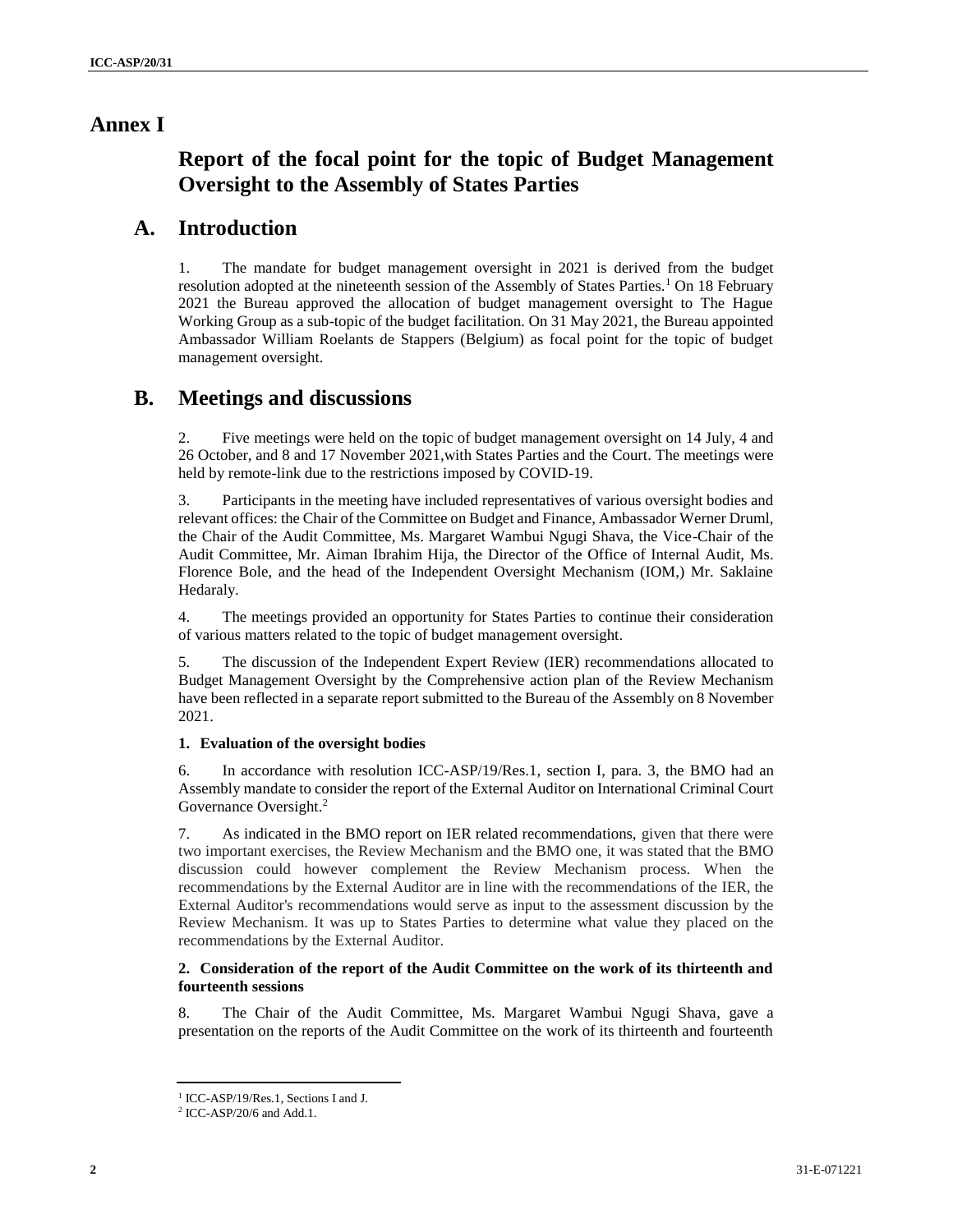sessions,<sup>3</sup> focusing inter alia on risk management, governance of the Court, values and ethics, oversight of internal audit matters, the oversight of external audit matters, the pending report of the External Auditor on the Pillar assessment, the handover process to the new External Auditor (the Bureau of Audit and Inspection of the Republic of Korea) and the follow-up on recommendations of the External Auditor. The working group had an exchange of views on some of the issues contained in the report(s).

### **3. Consideration of the Financial statements of the International Criminal Court for the year ended 31 December 2020**

The working group agreed to the recommendation by the Committee on Budget and Finance contained in paras. 265-266 of the report on the work of its thirty-seventh session to approve the Financial statements of the International Criminal Court for the year ended 31 December 2020.

### **4. Consideration of the Financial statements of the Trust Fund for Victims for the year ended 31 December 2020**

10. The working group agreed to the recommendation by the Committee on Budget and Finance contained in paras. 267-268 of the report on the work of its thirty-seventh session to approve the Financial statements of the Trust Fund for Victims for the year ended 31 December 2020.

### **5. External Auditor performance audit of the administrative management of the Presidency and the Office of the Prosecutor**

11. The working group considered the External Auditor performance audit of the administrative management of the Presidency and the Office of the Prosecutor. 4

#### **6. Future performance audits**

12. The working group received an indication of performance audit topics which States Parties could consider to request the External Auditor to undertake. States Parties concurred with the proposals made by the External Auditor for performance audits to be undertaken in 2022 on:

- a) Legal Aid, and
- b) Temporary Personnel

### **7. Strategic Plans of the Court, the Office of the Prosecutor, the Registry and the Trust Fund for Victims**

13. In light of the change in leadership of the Court, it was not possible to have an update on the strategic plans in the second semester of 2021. As in the case of prior years, the working group would invite the Court to hold consultation on the implementation of and updates to the strategic plans in the first trimester of 2022.

#### **8. Appointment of Audit Committee members**

14. The working group was informed that, in accordance with the approved Charter of the Audit Committee, an Ad hoc selection panel<sup>5</sup> had recommended the re-appointment of Mr. Aiman Ibrahim Hija (Australia) as member of the Audit Committee for another three year term commencing on 1 January 2022.

<sup>&</sup>lt;sup>3</sup> AC/13/5 and AC/14/5. The statement by the Chair of the Audit Committee was circulated to States Parties and the Court on 26 October. The reports of the Audit Committee are available at:

https://asp.icc-cpi.int/en\_menus/asp/AuditCommittee/Pages/default.aspx

<sup>4</sup> ICC-ASP/20/35.

<sup>&</sup>lt;sup>5</sup> The recruitment panel was composed by the Vice-President of the Assembly, Amb. Katerina Sequensova (Czech Republic), who represented the President of the Assembly and chaired the panel, the Chair of the Audit Committee, Ms. Margaret Wambui Ngugi Shava, and two members of the Audit Committee, Mr. Samir Abu-Lughod and Ms. Clarissa van Heerden.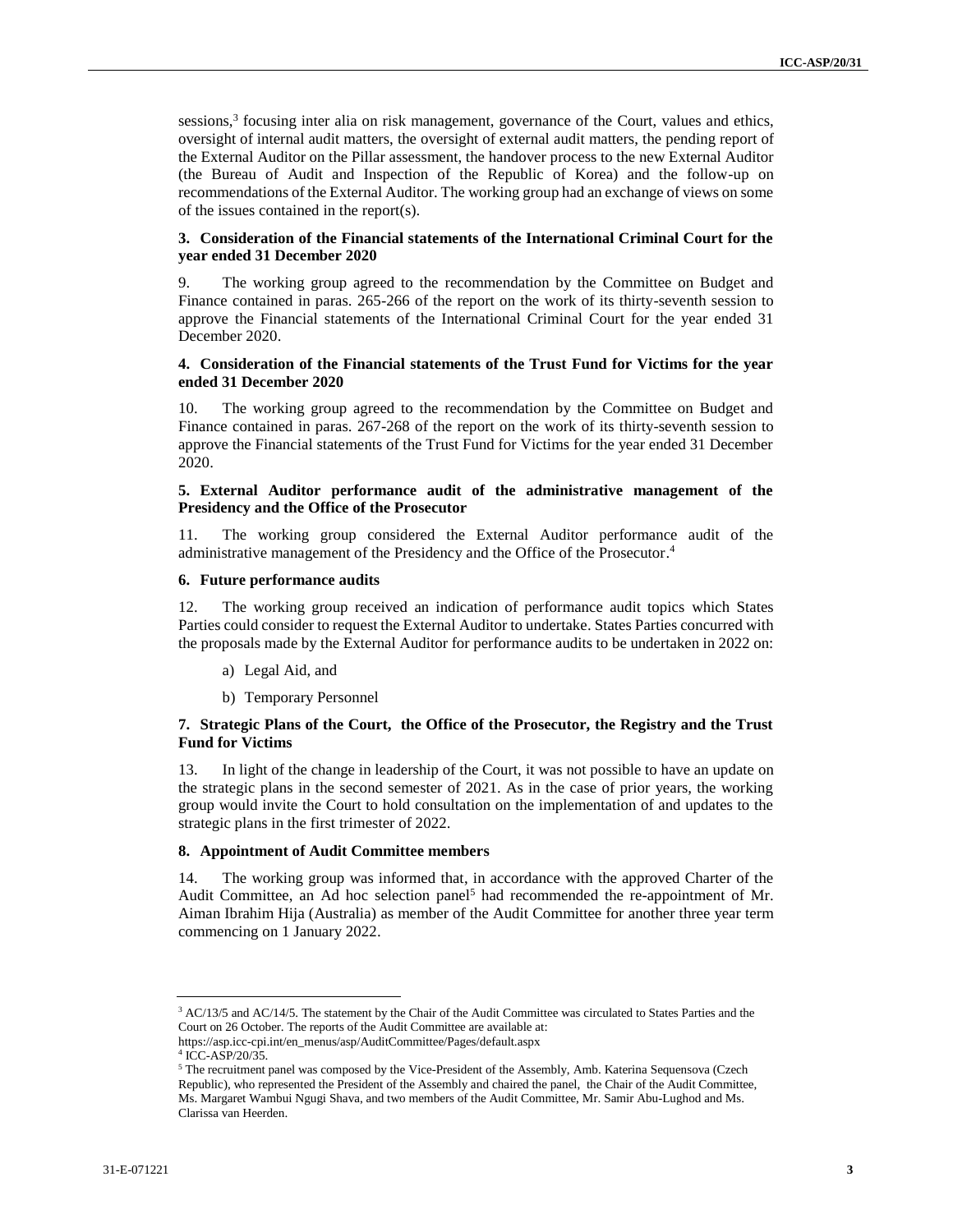15. The working group also noted that the Committee on Budget and Finance had recommended the re-appointment of Ms. Margaret Wambui Ngugi Shava to represent it in the Audit Committee for another three year term commencing on 1 January 2022.<sup>6</sup>

# **C. Recommendations**

16. The focal point, through the Bureau, submits the proposed language contained in the annex to this report for consideration by the Assembly.

<sup>6</sup> Report of the Committee on Budget and Finance on the work of its thirty-seventh session, para. 259.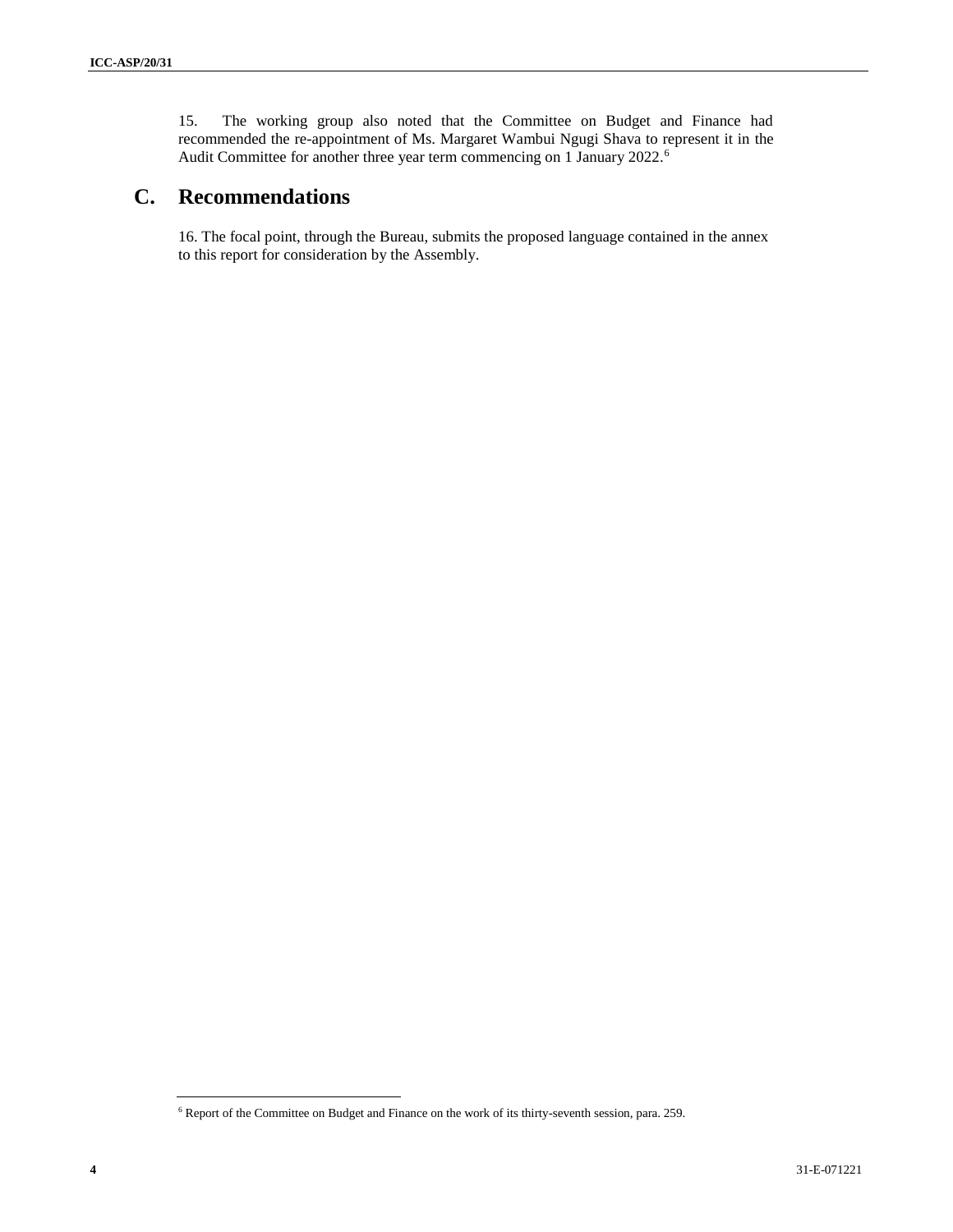# **Appendix**

# **Proposed resolution language for 2021**

#### **To be inserted into the budget resolution**

### **A. Audit**

*The Assembly of States Parties,*

*Having regard* to the Charter of the Audit Committee, adopted at its fourteenth session,<sup>7</sup> as amended,

*Further noting* the recommendations of the Committee on Budget and Finance concerning audit matters,<sup>8</sup>

*Taking note* of the findings and recommendations in the final report of the Independent Expert Review of the International criminal court and the Rome Statute system related to Internal and External Oversight Mechanisms,

1. *Welcomes* the reports of the Audit Committee on the work of its thirteenth and fourteenth sessions;

2. *Welcomes* the report of the External Auditor on the International Criminal Court governance oversight<sup>9</sup>, and *decides* to continue the consideration of the outcome of the evaluation in accordance with the resolution on the review of the International Criminal Court and the Rome Statute system<sup>10</sup>, with a view to further rationalize and streamline the governance oversight system in order to maximize its efficiency, cost effectiveness and coherence;

3. *Welcomes* the report of the External Auditor<sup>11</sup> on the performance audit of the administrative management of the Presidency and the Office of the Prosecutor and the conclusions and recommendations contained therein; *notes with appreciation* the efforts undertaken by the Court in implementing the "One Court" principle regarding administrative functions, and *requests* all organs of the Court to make best efforts to further streamline and coordinate administrative functions, including identifying synergies and eliminating duplications between the organs of the Court, in accordance with the resolution on the review of the International Criminal Court and the Rome Statute system;<sup>12</sup>

4. *Decides* to re-appoint Ms. Margaret Wambui Ngugi Shava (Kenya) as a member of the Audit Committee for a term of three years starting on 1 January 2022, while serving as an active member of the Committee on Budget and Finance;

5. *Takes note* of the recommendation made by the ad hoc selection panel and *decides* to reappoint Mr. Aiman Ibrahim Hija (Australia) as a member of the Audit Committee for a term of three years starting on 1 January 2022, and

6. *Takes note* of the proposed amendments to the Charter of the Audit Committee contained in annex III to the report of the Audit Committee on its tenth session<sup>13</sup> and *decides* to consider those amendments, taking into consideration the outcome of the evaluation undertaken by the

<sup>10</sup> ICC-ASP/20/Res.3.

<sup>7</sup> *Official Records … Fourteenth session … 2015 (ICC-ASP/14/20),* vol. II, part B.3, annex IV.

<sup>8</sup> *Official Records … Twentieth session … 2020* (ICC-ASP/**20**/20), vol. II, part B.1, paras. 109 to 111 and *Official Records … Twentieth session … 2020* (ICC-ASP/20/20), vol. II, part B.2, paras. 257 to 274.

<sup>&</sup>lt;sup>9</sup> ICC-ASP/20/6 and Add.1.

<sup>11</sup> ICC-ASP/20/35.

<sup>12</sup> ICC-ASP/20/Res.3.

<sup>13</sup> AC/10/5, available on the website of the Audit Committee at: https://asp.icc-cpi.int/en\_menus/asp/AuditCommittee.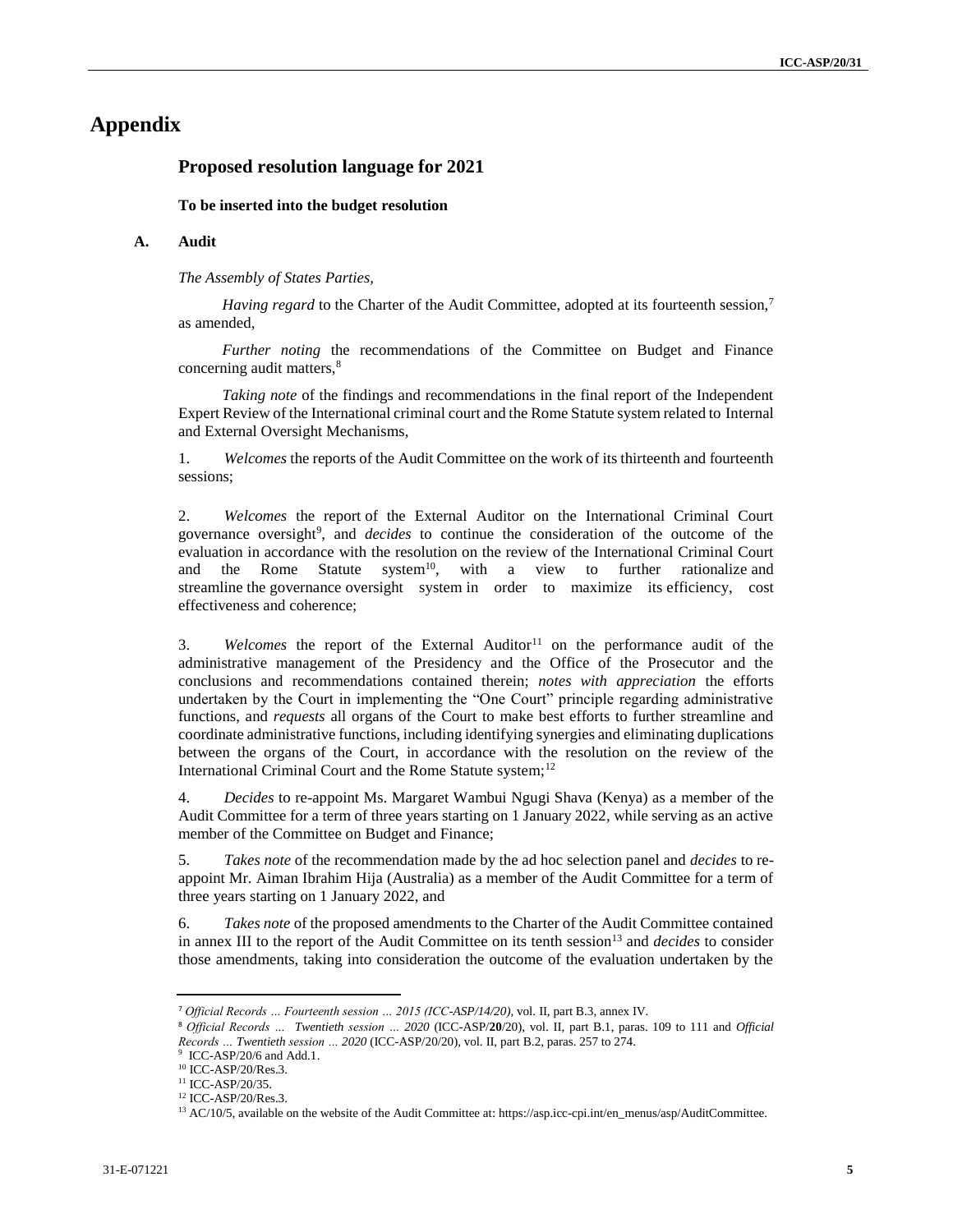External Auditor, the report of the Independent Expert Review,  $\frac{14}{4}$  and the report of the Review Mechanism in order to take a decision as appropriate.

# **B. Budget Management Oversight**

*The Assembly of States Parties,*

1. *Notes* that the Strategic Plans of the Court, the Office of the Prosecutor, the Registry and the Trust Fund for Victims are dynamic and updated on a regular basis;

2. *Notes* the Strategic Plans of the Court, the Office of the Prosecutor and the Registry for the period 2019-2021 and of the Trust Fund for Victims for the period 2020-2021 and *also notes* that the Strategic Plans benefit from the views and comments States Parties make in the dialogue with the Court, the Office of the Prosecutor the Registry and the Trust Fund for Victims;

3. *Reiterates* the importance of strengthening the relationship and coherence between the strategic planning process and the budgetary process, which is crucial for the credibility and sustainability of the longer-term strategic approach;

4. *Invites* the Court, the Office of the Prosecutor, the Registry and the Trust Fund for Victims to report annually to the Assembly on the implementation of the Strategic Plans in writing, and *invites*the Court to hold annual consultations with the working groups of the Bureau in the first trimester on the implementation of its strategic plans during the previous calendar year;

5. *Recalls* the management oversight responsibility entrusted to the Assembly of States Parties and the mandates of the Audit Committee, the Committee on Budget and Finance, the External Auditor and the Independent Oversight Mechanism as well as the Office of Internal Audit, and *encourages* these bodies to intensify their coordination in order to optimize oversight capacity and reporting, ensure an effective division of labour and avoid duplication of competence and work, in conformity with the resolution on the review of the International Criminal Court and the Rome Statute system;<sup>15</sup>

<sup>&</sup>lt;sup>14</sup> ICC-ASP/19/16.

<sup>15</sup> ICC-ASP/20/Res.3.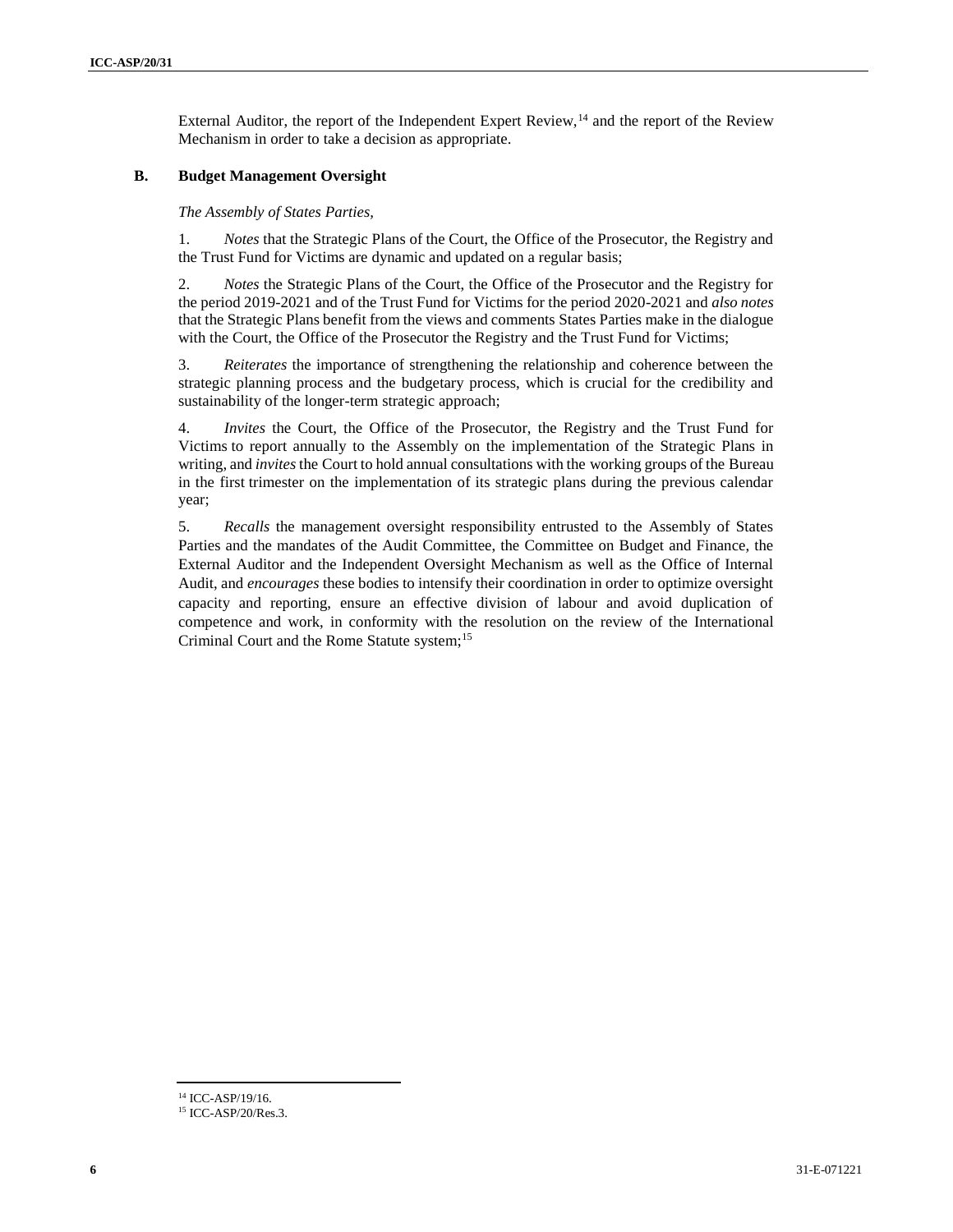# **Annex II**

# **Report of the focal point for the topic of premises**

# **A. Introduction**

1. The mandate for the budget sub-topic of premises in 2021 was derived from resolution ICC-ASP/19/Res.1, which was adopted by the Assembly of States Parties at its nineteenth session. In section G, paragraph 6 of that resolution, the Assembly reaffirmed that "the Bureau is entrusted with the mandate concerning the governance structure and total cost of ownership [of the Court's premises], via its Hague Working Group which has a facilitation on the budget, and request[ed] that a report on the topic be submitted for consideration by the twentieth session of the Assembly".

2. The Bureau appointed Ms. Marija Stajic-Radivojsa (Serbia) as focal point for the topic of premises on 6 April 2021.

# **B. Meetings and discussions**

3. In 2021, The Hague Working Group ("the working group") held two consultations on the budget sub-topic of premises: on 14 October and 25 November. The Court participated in these meetings.

4. The meetings provided an opportunity for the working group to consider and discuss updates from the Court on premises matters and a pro bono expert ideal profile. In addition, the working group had the benefit of the recommendations of the Committee on Budget and Finance ("the Committee"), as set out in the report of its thirty-seventh session.<sup>16</sup>

5. At the meeting on 14 October, States Parties received a briefing on the report of the Court on its assessment of medium- and long-term arrangements for capital replacements in the light of budgetary appropriations for  $2021^{17}$  and the report of the Court on its assessment of alternative arrangements to further integrate maintenance and capital replacements.<sup>18</sup> At the meeting on 25 November States Parties initially considered the draft resolution text.

6. A visit to the premises of the Court took place on 9 November 2021. The technical tour allowed 19 delegates to be informed on various issues concerning the premises.

# **Expenditure in 2021**

7. During the presentation on 14 October, the Court outlined the change of approach that had to be taken and in particular how the Court managed within the reduced funding envelope approved by the Assembly at its nineteenth session.

8. The Court indicated that given the impact of inflation on the maintenance contract the allocation to the capital replacement plan decreases every year within the budget envelope, The Registry added that, despite the fact that the building looks new and is functional in all aspects, there are many services running on 24/7 bases, and that some of these systems need to be replaced, but that the Court had deferred such replacement as much as possible. The estimates and proposals for medium and long-term plans have been based on industry standards and manufacturer's instructions, however, now, capital replacements have been limited to repairing/replacing only those essential items that have already failed or are about to fail. The Court also noted that its approach had become fully reactive on capital replacements; as a consequence, the likelihood of higher maintenance costs and of future capital replacements had increased.

9. In response to a query regarding the impact of the COVID-19 pandemic on the premises, the Registry advised that while the lower number of staff physically present in the building

<sup>16</sup> ICC-ASP/20/15.

<sup>&</sup>lt;sup>17</sup> ICC-ASP/20/8.

<sup>18</sup> ICC-ASP/20/4.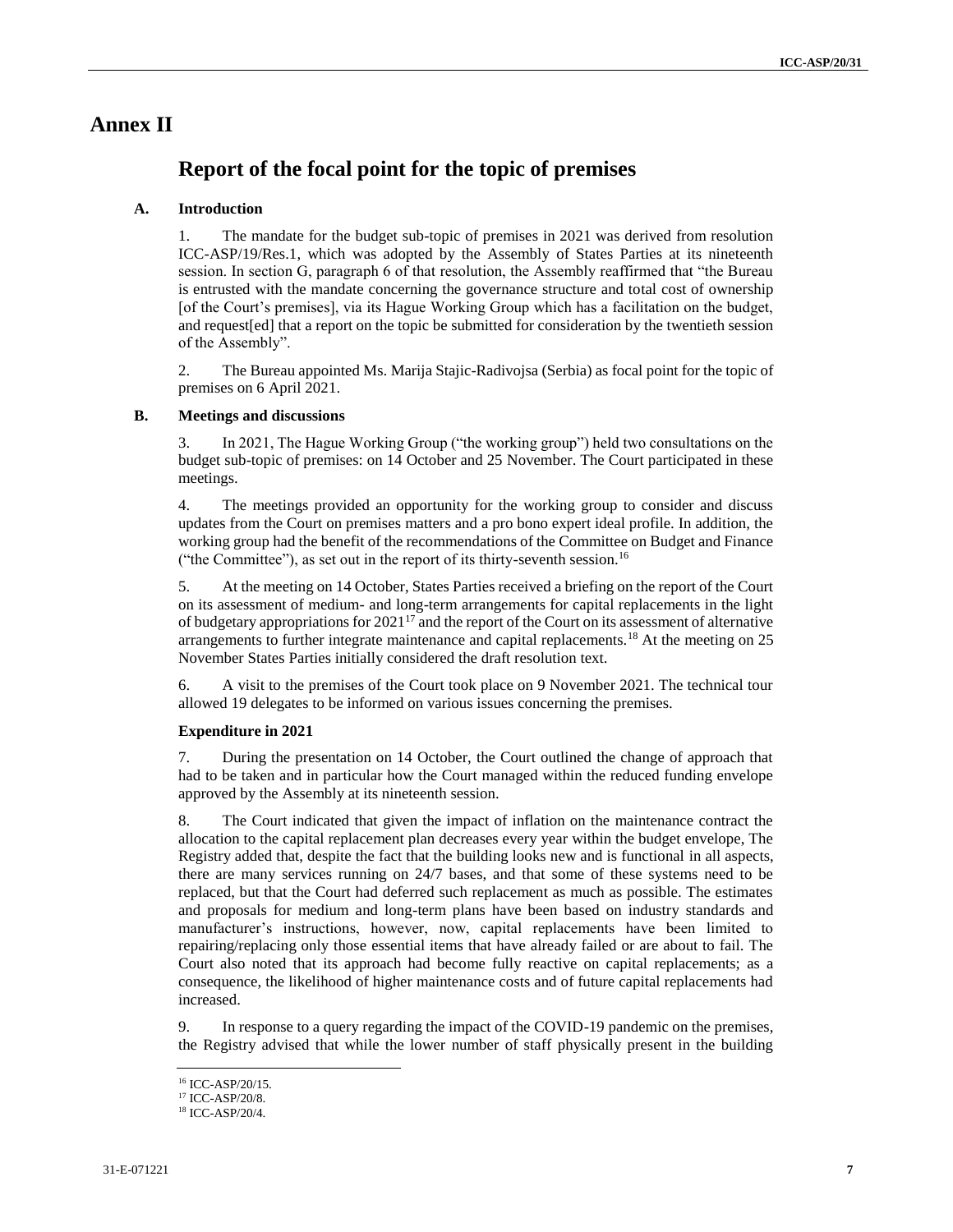reduced the frequency of usage, most of the systems were still required to be operational, including the Building management System and security and safety installations. Small savings have been made for heating and cooling.

10. As regards the query on comparison with other international organizations, the Registry stated that the Court is the only international organization in The Hague that owns the building.

#### **Assessment of alternative arrangements**

11. During the first meeting, the working group also received a briefing on the report of the Court on its assessment of alternative arrangements to further integrate maintenance and capital replacements<sup>19</sup> which was requested by the Committee on Budget and Finance. The representative of the Registry stated that such integration as an alternative to the existing arrangement is possible because the Court believes that there is enough technical and economic capacity and expertise in the market, as well as interest in the market that such procurement exercise would be successful. The scope, the financial value and the business volume of such contract would be attractive to bidders; therefore it has the potential to be a viable solution considering the revenue expectations. However, the Registry added that as a precondition for such a business model to be successful, it needs to cover multiple stages of the life cycle of the building. It would have to be a longer term contract to create benefits and it would also mean that primary operational risks would be allocated to the contractor, instead of under the Court's responsibility, which was presently the case.

12. In response to a query on a cost assessment in terms of the overall cost for capital replacement and on the arrangements for mark-ups in case capital replacements would be further integrated with maintenance under one contract, the Registry replied that the assessment was done in-house with no additional costs, while mark-ups are to be considered such as administrative and management fees as part of a contract.

13. In connection to the question raised concerning the expected budgetary impact of the long-term commitment that would be expected from States Parties in order to allow further merging of maintenance and capital replacement, the Registry recalled the cost estimates submitted in the medium to long term plan and the comprehensive plans in 2020.

14. Further query was raised on financial consequences related to allocation of risk and expectations of contractor. In addition, a question was posed whether a 20-30 year contract, where the contractor would need consistent, reliable funding, would contradict the annuity of the Court's budget. Further information was requested on the budgetary implications of such a merger. In response, the Registry stated that at the moment the Court is not considering further integration of maintenance and capital replacements under one contract. The report was requested by the Committee on Budget and Finance and explores possible options, including advantages and disadvantages. Currently, the Court implements capital replacements through the contractor for maintenance who procures the components while the Court checks the market to avoid overcharge. Another business model would be to go to the market requesting interested bidders to submit proposals for maintenance and capital replacement fully integrated in one service model, which would transfer the operational risk to the service provider.

#### **Proposed budget for 2022**

15. The Court had submitted a proposed budget of  $\epsilon$ 2,270.0 thousand for Major Programme V: Premises in 2022, comprising  $E1,938.4$  thousand for preventive and corrective measures and  $€331.6$  thousand for capital replacement.<sup>20</sup> In preparing the budget, the Court had sought to keep the total budget for Major Programme V at the same level as that approved for 2021. The Committee on Budget and Finance had reviewed the proposed budget and recommended that the Assembly approve the requested amount of  $\epsilon$ 2,270.0 thousand.<sup>21</sup>

<sup>19</sup>ICC-ASP/20/4.

<sup>20</sup> ICC-ASP/20/15, paras. 139-140.

<sup>21</sup> ICC-ASP/20/15, para. 147.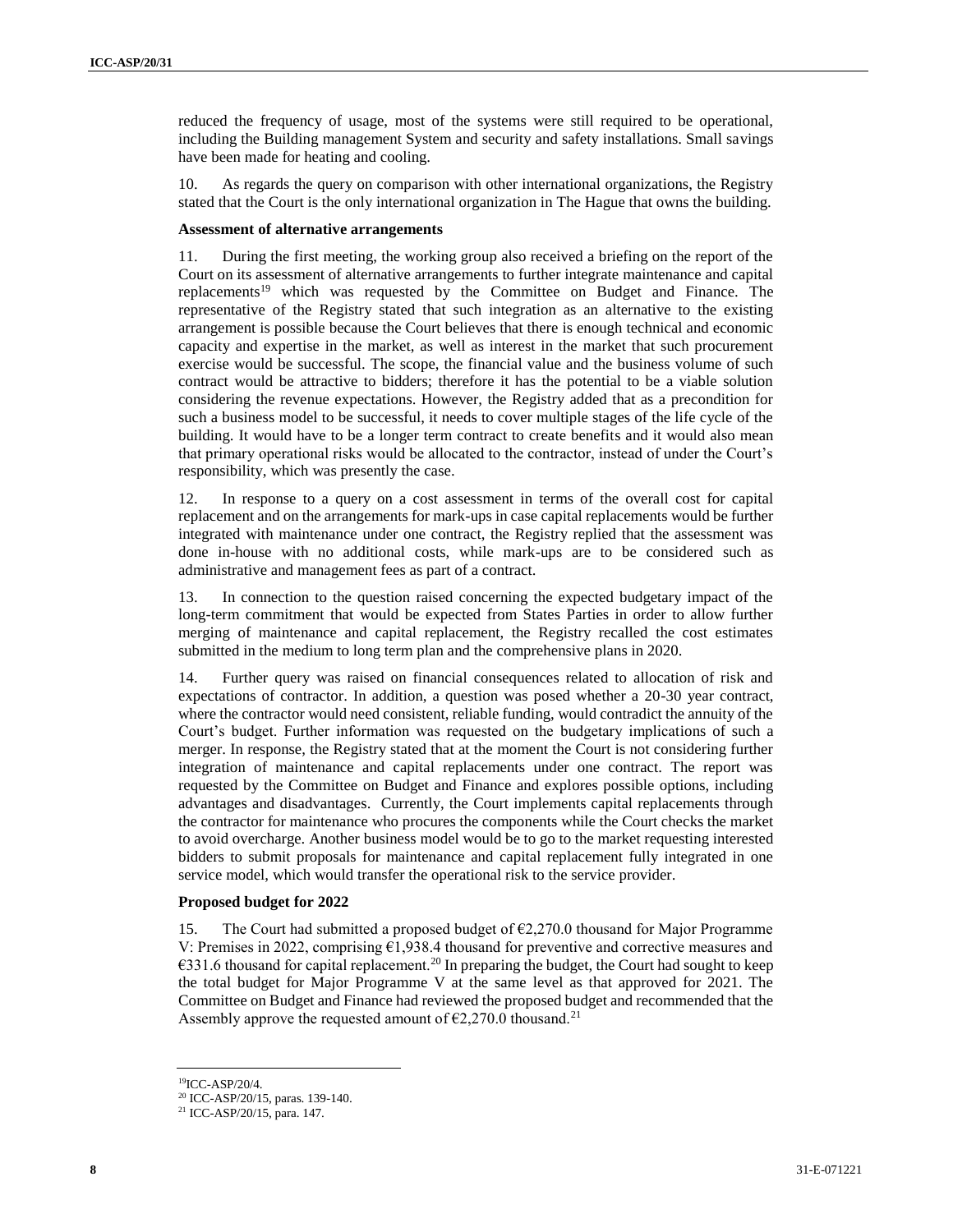#### *Maintenance*

16. The working group was informed that the budget for both preventive and corrective maintenance ( $\epsilon$ 1,938.4 thousand) was governed by the contract with the maintenance contractor. That contract included provision for indexation, which had led to a 2.5 per cent increase in costs. The Court proposed to absorb this increase by reducing the amount available for capital replacement to €331.6 thousand.

### *Capital replacement*

17. At the meeting on 14 October, the working group received a briefing on the report of the Court on its assessment of medium and long-term arrangements for capital replacements in the light of budgetary appropriations for 2021,<sup>22</sup> requested by the Committee on Budget and Finance. The Committee understood that for 2022, due to budgetary constraints, the methodology originally adopted by the Court to estimate medium- and long-term capital replacements had to be shifted from following industry standards and manufacturer's instructions to limiting the replacement of components as they break or show signs of imminent breakdown.<sup>23</sup> This departure from the capital replacement programme based on a medium- and long-term plan and adopting a reactive approach may currently be the only possible way of ensuring business continuity and the preservation of assets. However, it will not be sustainable in the long-term.<sup>24</sup>

18. The Committee took note that in 2022 special attention would be given to heating and cooling distribution and electrical infrastructure for example, as well as security and safety installations, and that replacements of an aesthetic nature were not foreseen.<sup>25</sup>

#### **Nomination of a pro bono expert**

19. The working group was briefed on the nomination made by Austria of a pro bono expert. Mr. Michael Rotter is currently the CEO of the company that manages and maintains the Vienna International Centre – UN building. Mr. Rotter is also an Austrian representative to the major replacement fund in Vienna. The representative from Austria provided that Mr. Rotter's expertise and years of experience would be very helpful. Appreciation and support was expressed by delegations.

### **Artwork donation**

20. The working group welcomed with appreciation the donation by Ireland entitled "Oak", which was unveiled in a ceremony on 18 March 2021.

#### **C. Recommendations**

21. The focal point through the Bureau submits the proposed language contained in the annex to this report for the consideration of the Assembly.

<sup>22</sup> ICC-ASP/20/8.

<sup>23</sup> ICC-ASP/20/15,para. 141.

<sup>24</sup> ICC-ASP/20/15, para. 142.

<sup>25</sup> ICC-ASP/20/15, para. 145.